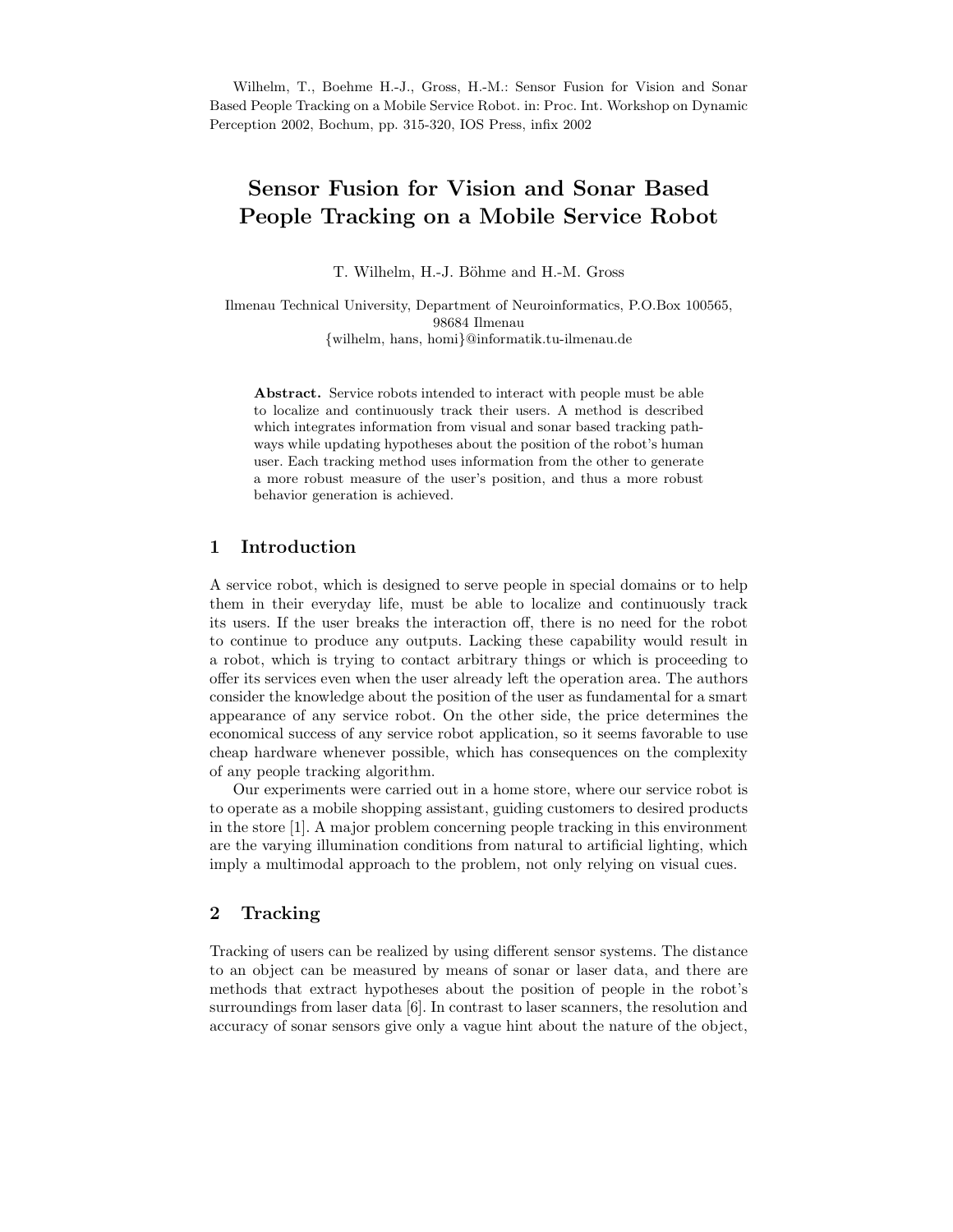and it seems that these methods can not be assigned to cheap sensor systems such as sonars. Moreover, the used features are not very person-specific and could detect other objects as potential users as well. Cameras can be considered as cheap sensors compared to laser scanners, and visual data can be used to solve ambiguous situations and to discriminate people from arbitrary objects. Thus the proposed tracking method consists of a sonar and a vision based tracking module.

#### 2.1 Sonar Based Tracking

The task of the sonar based tracking is to always keep contact to the user by moving the robot according to its mode of operation and the position of the user. Our experiments were carried out on a B21 mobile robot (RWI IS Robotics) equipped with two layers of sonar sensors with 24 sonars respectively. The raw sensor data is noisy and depends on the orientation and the material of the objects around the robot. Therefore the raw data is preprocessed as follows:

- 1. replacement of invalid measurements: distances larger than 22, 5m are considered as invalid and are replaced by the previous measurements
- 2. local spatial low pass filtering of adjacent measurements
- 3. temporal low pass filtering of successive measurements
- 4. calculation of a weighting factor in each direction which is inversely proportional to the measured distance  $W_{Sonar}^{(c)} = 1 - d_{sonar}^{(c)} / d_{max}$ , where  $d_{sonar}^{(c)}$  is the preprocessed sonar measurement at position  $c$  in the scan and  $d_{max}$  is the maximum distance  $(1, 5m)$ ; for distances larger than  $d_{max}$  the weight is set to 0

The position of the maximum in the resulting weighting vector corresponds to the nearest object (see Figure 2e) and is used to generate an appropriate behavior, depending on the robots mode of operation:

- 1. communication: orient the touch interface mounted on top of the robot to the position of the maximum, thus allowing the user to make inputs
- 2. *guide user:* keep the distance to the user small and stay in front of him, while driving towards a goal position in the market
- 3. follow user: keep distance to user small and try to stay behind him

The advantages of the sonar based tracking are its low computational costs and thus its ability to continuously track the user and align the robot appropriately. It generates an adequate behavior as long as the nearest object is really the user, otherwise the robot reacts to any object in its surroundings and tries to interact with it. This drawback can be encountered by integrating information from a vision based tracking module, which is able to distinguish people from any other objects in the area.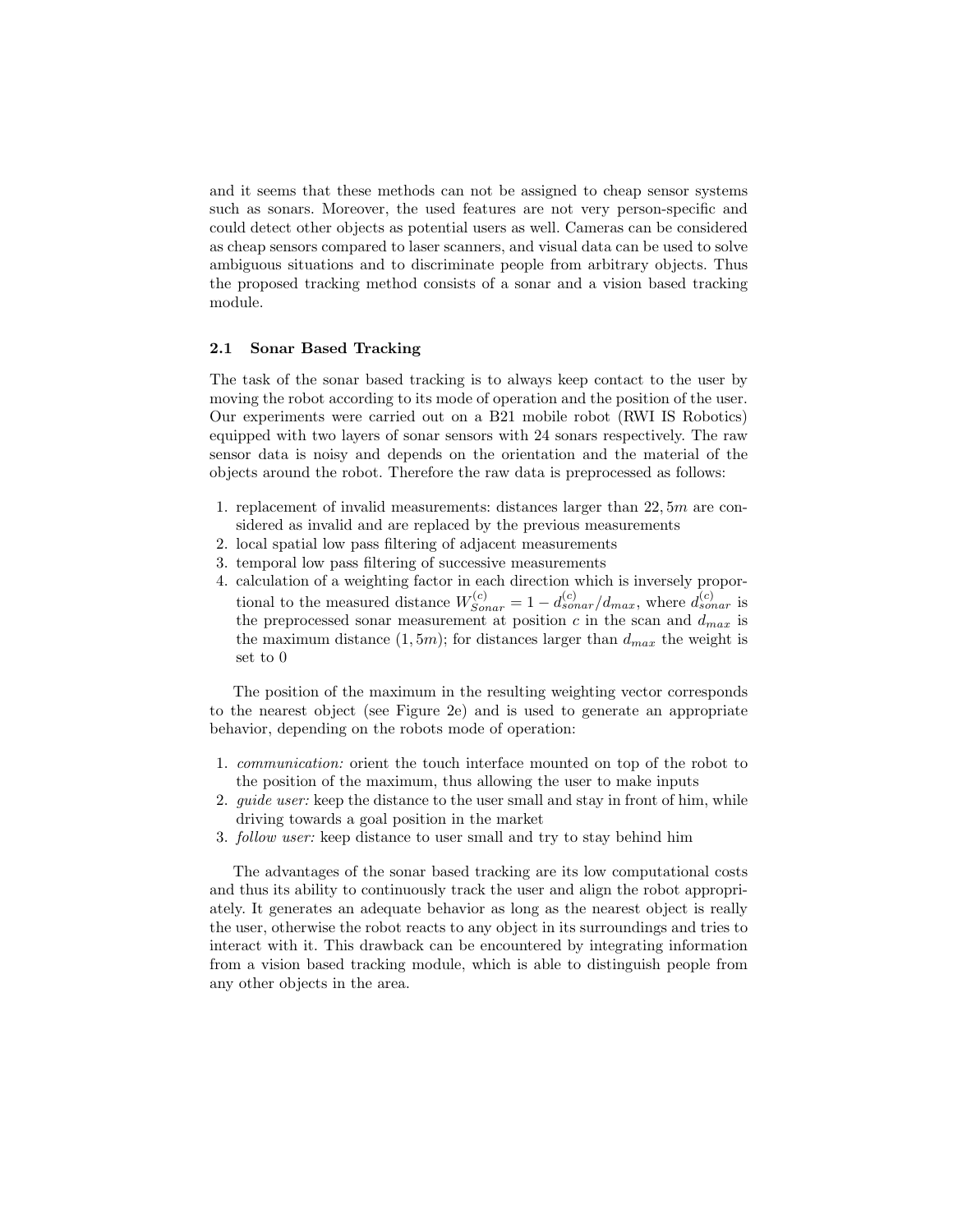#### 2.2 Vision Based Tracking

The basis of the vision based tracking procedure is the condensation algorithm [4]. The task of calculating the probability of the existence of a person for every pixel and tracking the resulting density function is solved by an approximation of the density function by a relatively small number of samples. The condensation algorithm operates on the panorama images from an omnidirectional color camera and uses different feature extraction methods to calculate hypotheses about humans faces and the upper part of the human body. Compared to a panoramic image with  $720 \times 106$  pixels calculating the feature extraction only for 200 samples yields a reduction to merely 0.262%.

Skin Color A widely used method for finding faces in images is skin color classification. Here the dichromatic r-g-color space  $(r = R/(R + G + B), g =$  $G/(R+G+B)$ ) is used, which is widely independent from variations in luminance. The color model consists of a look up table with manually classified skin color pixels in the r-g-color space [3]. To prevent the color model from getting holey because of insufficient training data, there is a small Gaussian placed around each skin color pixel. The skin color model is depicted in Figure 1. The color detection can be calculated very fast but it is highly dependent on illumination color and variations in hue and often fails in back light situations.

Head-Shoulder-Contour The second method uses a contour model which describes the mean head-shoulder-contour of a person [2]. The model  $\Lambda$  was derived from a number of images containing frontally aligned persons. On the mean gray level image, the local orientations were calculated with a structure tensor [5]. The same tensor is used during head-shoulder-contour detection to calculate the gray value orientation in a local surrounding around each sample, and the template matching is carried out for every sample according to equation 1, where  $o$  is the orientation in the image and  $\lambda$  is the orientation in the contour model. Figure 1 depicts the head-shoulder-contour model  $\Lambda$  of size  $20 \times 20$ .

$$
W_{hsc}(x,y) = \frac{\sum_{i=0}^{I-1} \sum_{j=0}^{J-1} \frac{1}{2} \left[ \cos(2|\lambda_{i,j} - o(x-i, y-j)|) + 1 \right]}{\operatorname{card}(\operatorname{supp}(A))} \tag{1}
$$

The head-shoulder-contour is computational more expensive and not as person specific as the skin color detection, but it yields good results in back light situations, where any other gray value or color based face detector fails.

Combination of the Vision Based Cues Although both cues are personspecific, it can happen that they do not detect a user or give false alarms. Therefore both cues are combined by a fuzzy min-max-operator  $(minmax(a, b)$  =  $\gamma \min(a, b) + (1 - \gamma) \max(a, b)$ , which can be configured between a pessimistic and an optimistic fusion. Pessimistic (min,  $\gamma = 1$ ) means that an user which was not detected by at least one cue is not accounted for at all, while using the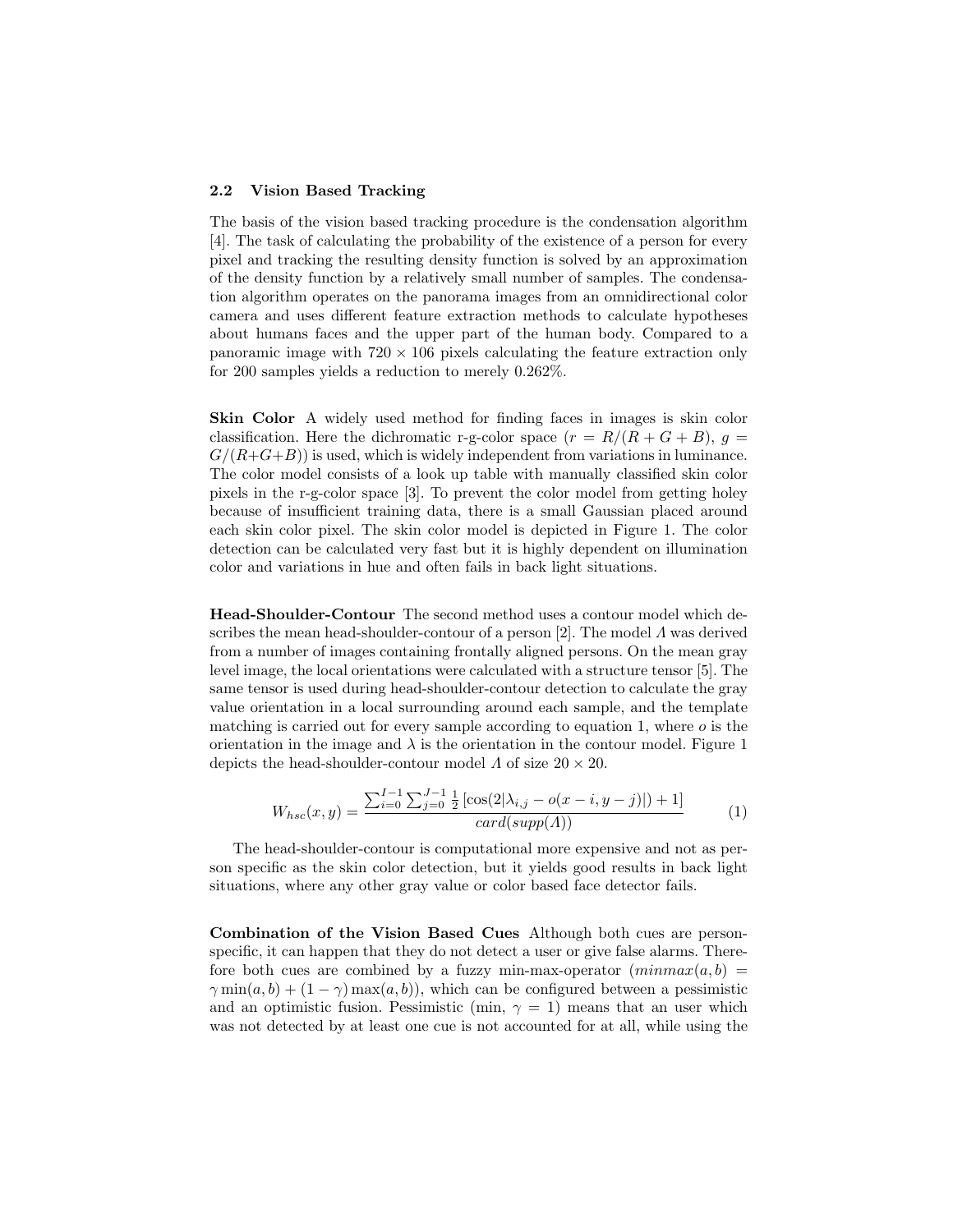

Fig. 1. Models used for vision based tracking. Left: Color model in the dichromatic r-gcolor space. Right: Head-shoulder-contour model, local orientations are represented by gray levels, where white and black pixels code horizontal, and gray pixels code vertical edges respectively

max ( $\gamma = 0$ ) fusion results in a behavior, where all false positive matches from one cue are considered valid. See Figure 2 for results of the single cues and their combination.

# 3 Sensor Fusion

As mentioned before, vision based tracking shall now be used to prevent the sonar based tracking from interacting with arbitrary non-human objects. On the other hand, the vision based tracking can benefit from the sonar based method by using it as third cue for calculating the sample weighting.

Support of Vision Based Tracking by Sonar Data Since the sonar scan as well as the image constitute an 360◦ description of the robots surroundings, it is possible to assign a scan measurement at position  $c$  in the scan to each position  $x$  in the image. This way, the sonar vector can be used to modulate the sample weighting in the condensation algorithm, equation 2 and 3. Thus only those samples get a high weight, that are supported by the vision based cues and, at the same time, lie in a direction with a short distance measured from the sonar sensors. Samples that are only supported either by the vision or the sonar based tracking eventually die out (Figure 3).

$$
W_{Sample}^{(i)}(\boldsymbol{x}) = minmax\left(W_{skincolor}^{(i)}(\boldsymbol{x}), W_{hsc}^{(i)}(\boldsymbol{x})\right)W_{sonar}(c)
$$
 (2)

$$
P_{Sample}^{(i)}(\boldsymbol{x}) = \frac{W_{Sample}^{(i)}(\boldsymbol{x})}{\sum_{i} W_{Sample}^{(i)}(\boldsymbol{x})}
$$
(3)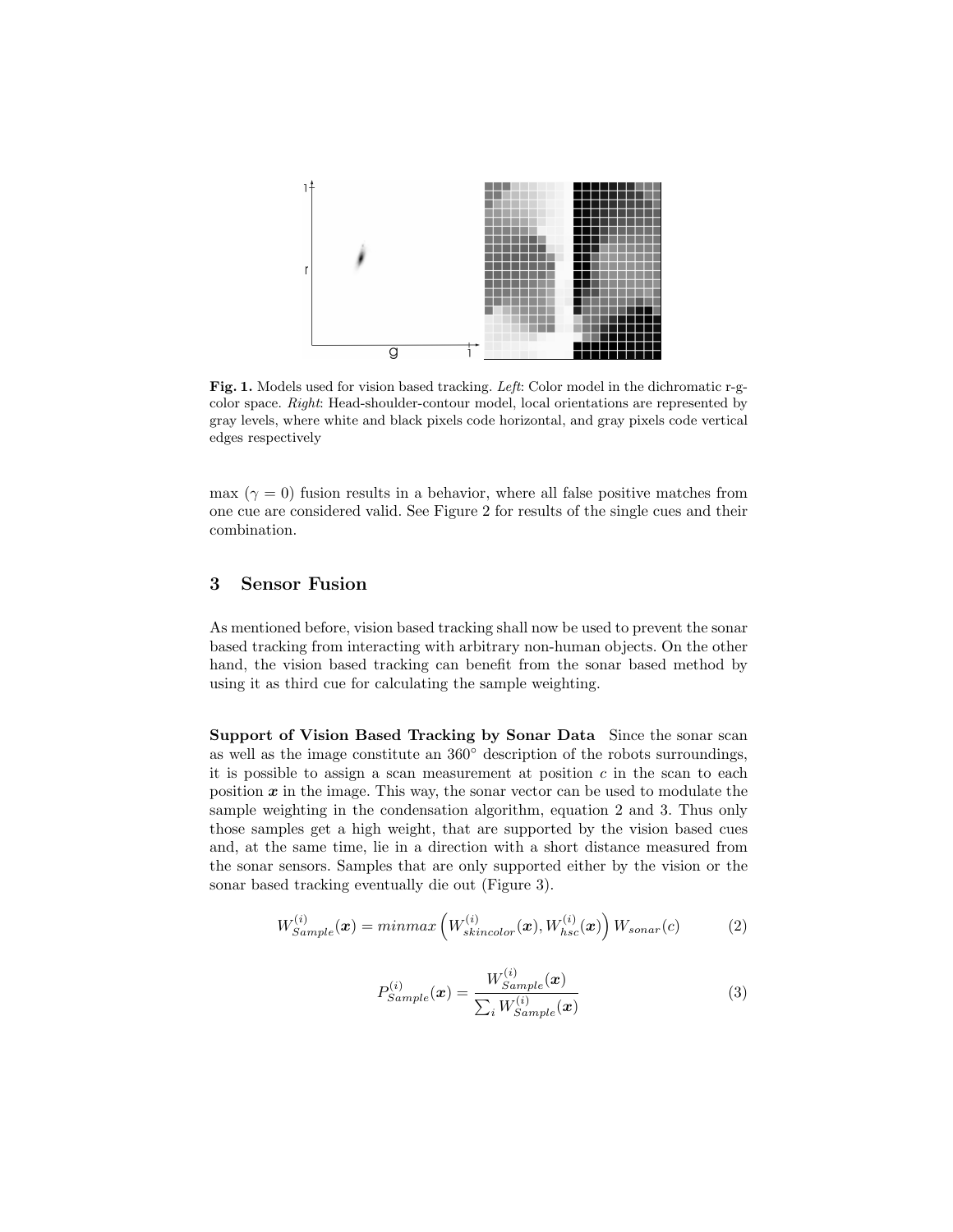

Fig. 2. Results of the single vision based tracking modules and the sonar based tracking: a) original panoramic image; b) skin color classification; c) head-shoulder-contour detection; d) MinMax-fusion ( $\gamma = 0.7$ ), note that at the position of the users head, both cues give the largest contribution; e) weighting factors  $W_{hsc}$  calculated from the sonar scan

Support of Sonar Tracking by Vision Based Data Since only the sonar based tracking is responsible for behavior generation, the case where vision based data supports sonar tracking is more important. The camera image is divided into columns corresponding to the single sonar measurements. In every column c, the sum of the sample weights is calculated, resulting in a vector with high values on those positions where most likely the user is. For behavior generation, the positions of the maxima in the sonar and vision based scan are compared. If they are aligned, the motor commands are executed, otherwise all actions are suppressed. Thus, other people can approach, without the robot turning away from its current user.

## 4 Summary

The paper presents the integration of a sonar and a vision based user tracking pathway into a robust tracking procedure, which was applied successfully on a mobile service robot in a home store.